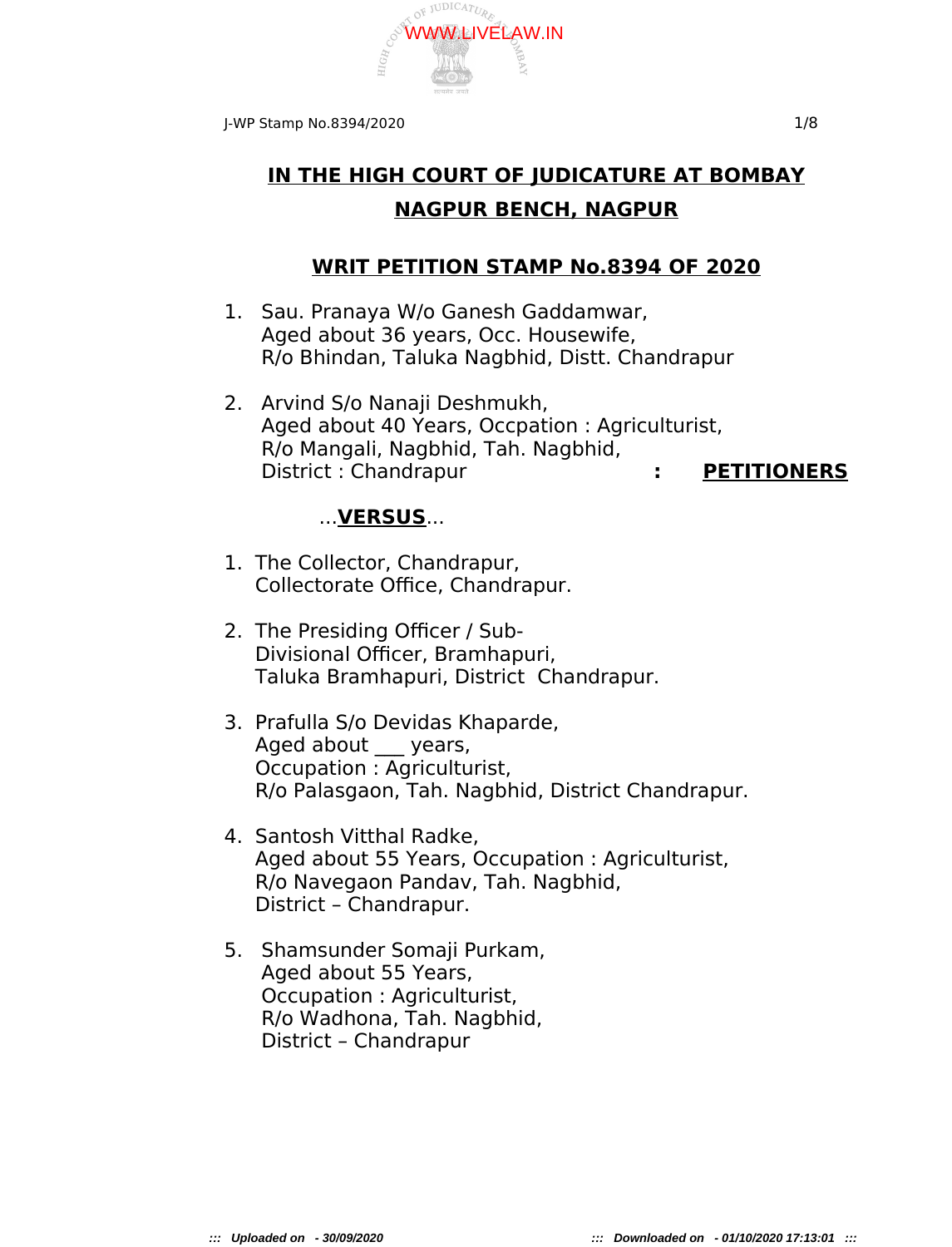

J-WP Stamp No.8394/2020 2/8

- 6. Sau. Ragini Digambar Gurpude, Aged about 55 Years, Occupation : Housewife, R/o Masali, Tah. Nagbhid, District Chandrapur.
- 7. Sau. Sushma Gopal Khamdeve, Aged about 35 years, Occupation : Housewife, R/o Govindpur, Tah. Nagbhid, District-Chandrapur
- 8. Sau. Ranjana Wasudeo Pendam, Aged about 40 Years, Occupation : Housewife, R/o Talodi, Tah. Nagbhid, District Chandrapur.
- 9. The Deputy District Election Officer, Chandrapur. **: RESPONDENTS**

**=-=-=-=-=-=-=-=-=-=-=-=-=-=-=-=-=-=-=-=-=-=-=-=-=-** Shri Amit Band, Advocate for Petitioners. Shri Shashibhushan Wahane, Advocate for Respondent No.3. Shri A.A. Madiwale, Assistant Government Pleader for Respondent Nos.1,2 & 9. Shri I.G. Meshram, Advocate for Respondent Nos.4,5,6,7 & 8. **=-=-=-=-=-=-=-=-=-=-=-=-=-=-=-=-=-=-=-=-=-=-=-=-=-**

#### **Coram : R.K. Deshpande And Pushpa V. Ganediwala, JJ. Date : 25th September, 2020.**

## **ORAL JUDGMENT : (Per : R.K. Deshpande, J.)**

1. Rule, made returnable forthwith.

2. Heard finally by consent of learned counsels appearing for the parties.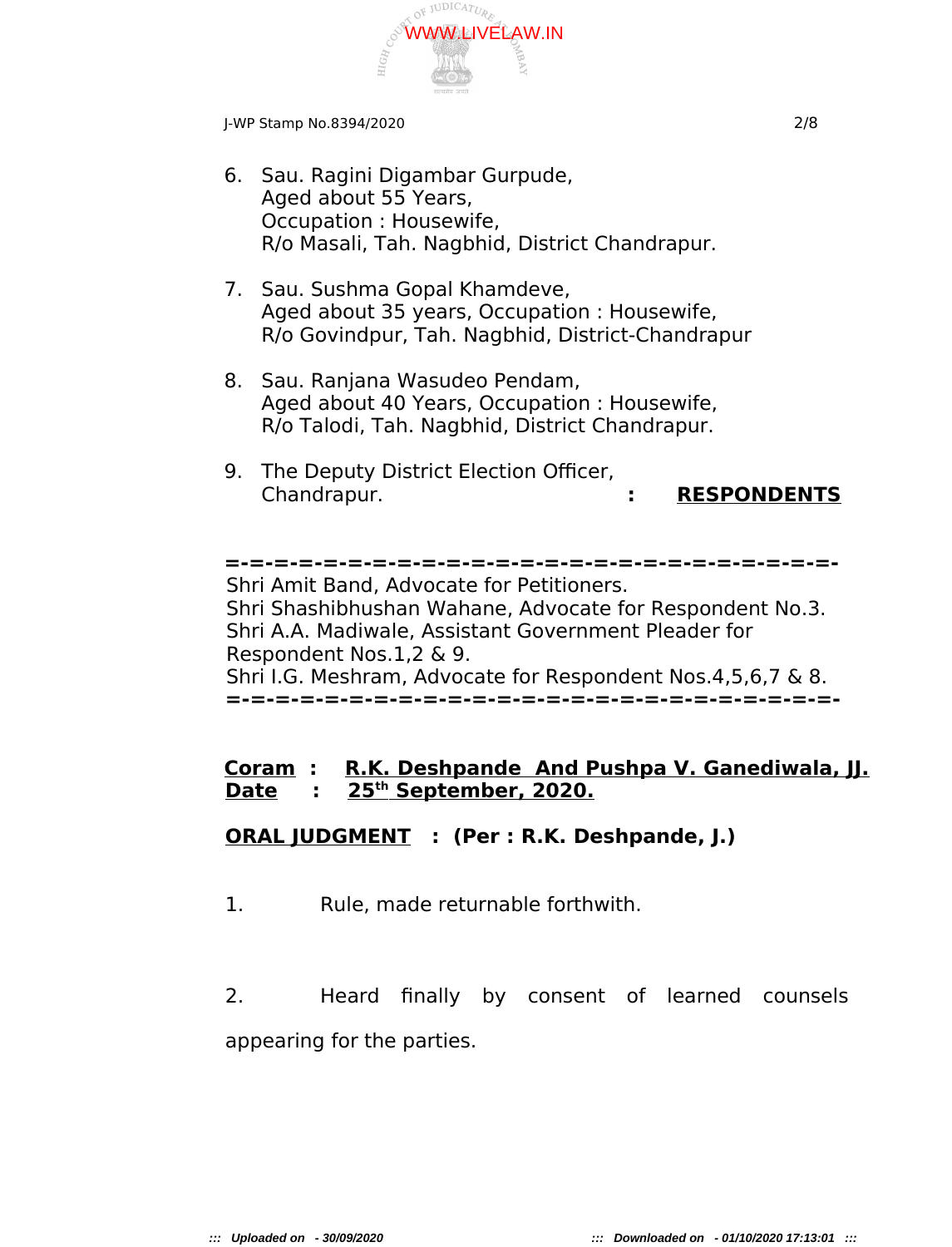

#### J-WP Stamp No.8394/2020 3/8

3. The challenge in this petition is to the 'no-confidence' motion passed in Special Meeting dated 14-7-2020 by the Panchayat Samiti Nagbhid, Taluka Nagbhid, District Chandrapur against the petitioners, who are the Chairman and the Deputy Chairman of the Panchayat Samiti, Nagbhid.

4. It is urged that as per the provision of sub-section (2) of Section 72 of the Maharashtra Zilla Parishads and Panchayat Samitis Act, 1961, such requisition has to be delivered to the Collector or it is to be sent to him by the registered post acknowledgment due. It is the Collector under sub-section (3) therein who has to call meeting within seven days from the date of requisition. However, in the present case, the requisition was not delivered personally to the Collector nor was it sent to him by the registered post acknowledgment due. It is urged that the requisition was delivered in the present case, to the Deputy Collector/Deputy District Election Officer, Chandrapur on 2-7-2020 and the meeting was called on that basis by the Collector by issuing notice dated 3-7-2020.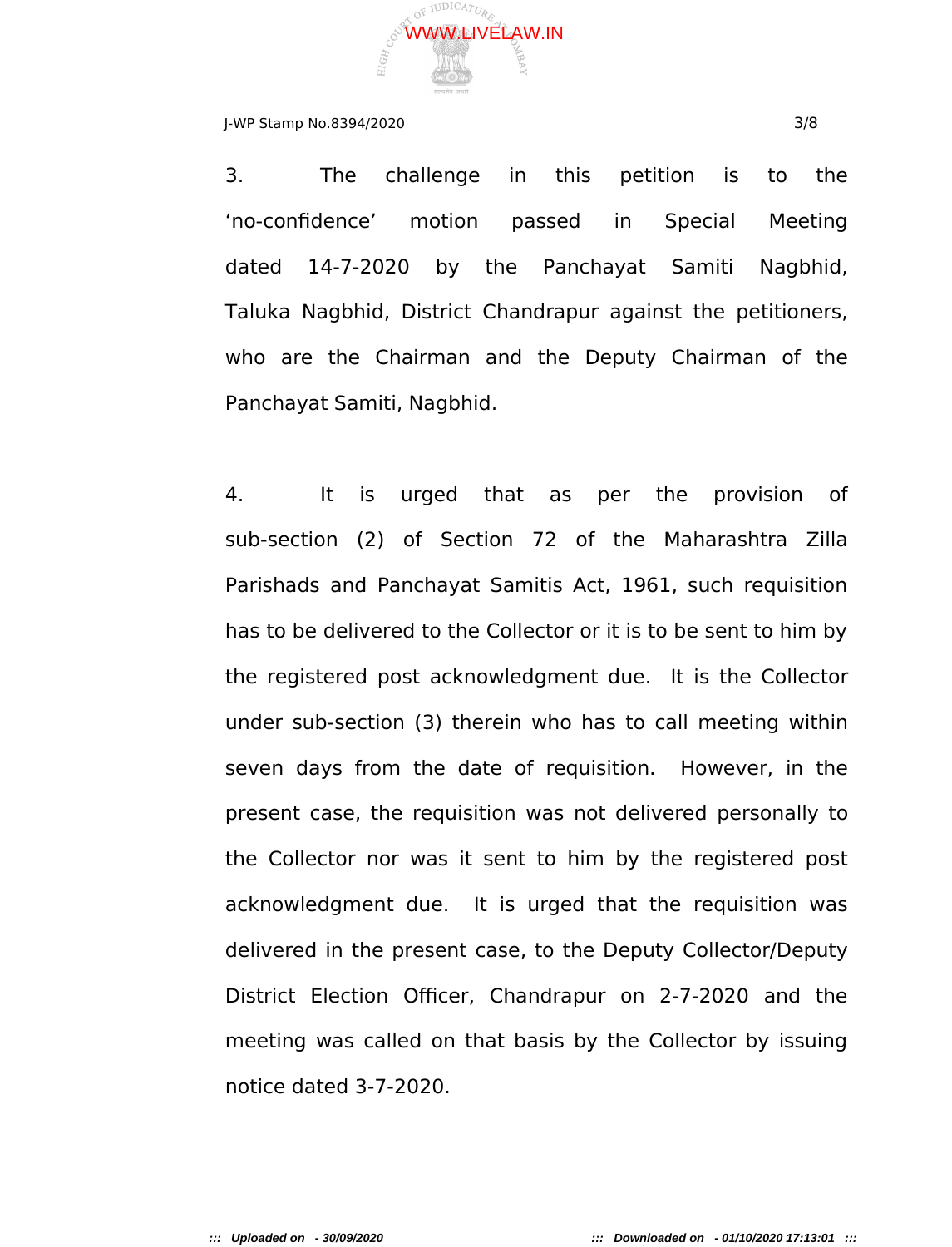

### J-WP Stamp No.8394/2020 4/8

…

5. The provision of sub-section (2) of Section 72 dealing with motion of no-confidence against Chairman or Deputy Chairman of Panchayat Samiti being relevant, is reproduced below :

## **"72. Motion of no-confidence against Chairman or Deputy Chairman of Panchayat Samiti:-**

(2) The requisition for such special meeting shall be signed by not less than one-third of the total number of members who are for the time being entitled to sit and vote at any meeting of the Panchayat Samiti and shall be delivered to the Collector. The requisition shall be signed by the requisitionists and shall be made in such form and in such manner as may be prescribed by the State Government."

6. Rule 3 of the Maharashtra Zilla Parishads Presiding Authorities (No Confidence Motion) Rules, 1962 dealing with the manner of making requisition, is reproduced below :

# **"3. "Manner of making requisition.-**

(1) The requisition referred to in Rule 2 shall be either delivered personally to the Collector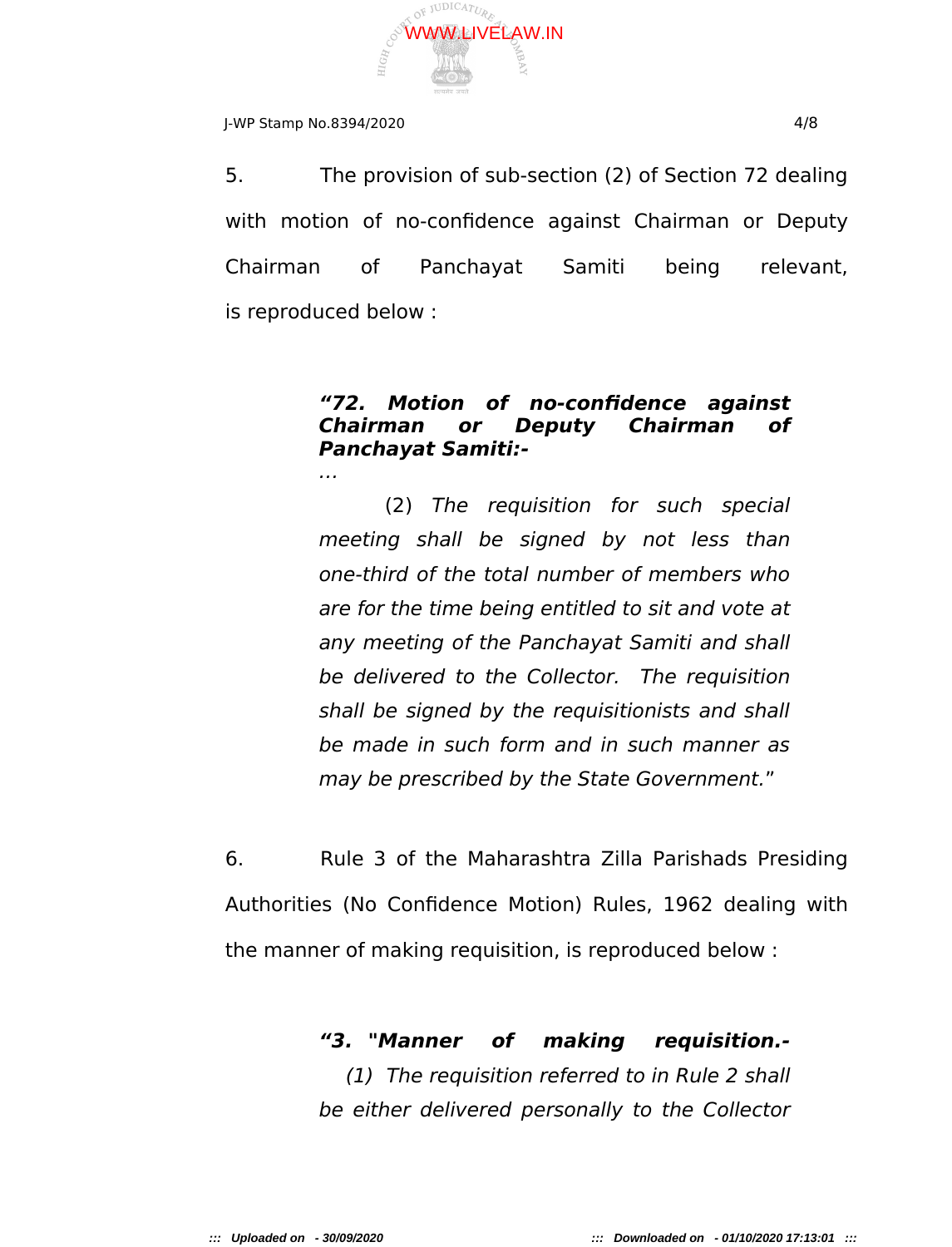

J-WP Stamp No.8394/2020 5/8

by any one or more of the Councillors signing the requisition or sent to him by registered post with acknowledgment due.

(2) Where the requisition is delivered personally, a receipt stating the date on which the requisition is received by the Collector shall be given to the person or persons delivering the requisition.**"**

7. Sub-section (2) of Section 72 read with Rule 3, reproduced above, makes it clear that the requisition is required to be delivered personally to the Collector or it is required to be sent by the registered post acknowledgment due. The issue is sensitive and hence these aspects are very significant. The object is to rule out the possibility of having any dispute either over the delivery of requisition by the Councillors of the Panchayat Samiti or a receipt of it by a person who is not the Collector. The requirement, in our view, is mandatory, as both the provisions use the word 'shall'. According to us, the 'Collector', as contemplated by the aforesaid provisions is a *persona designata* and in the absence of any power of delegation, the Collector has to personally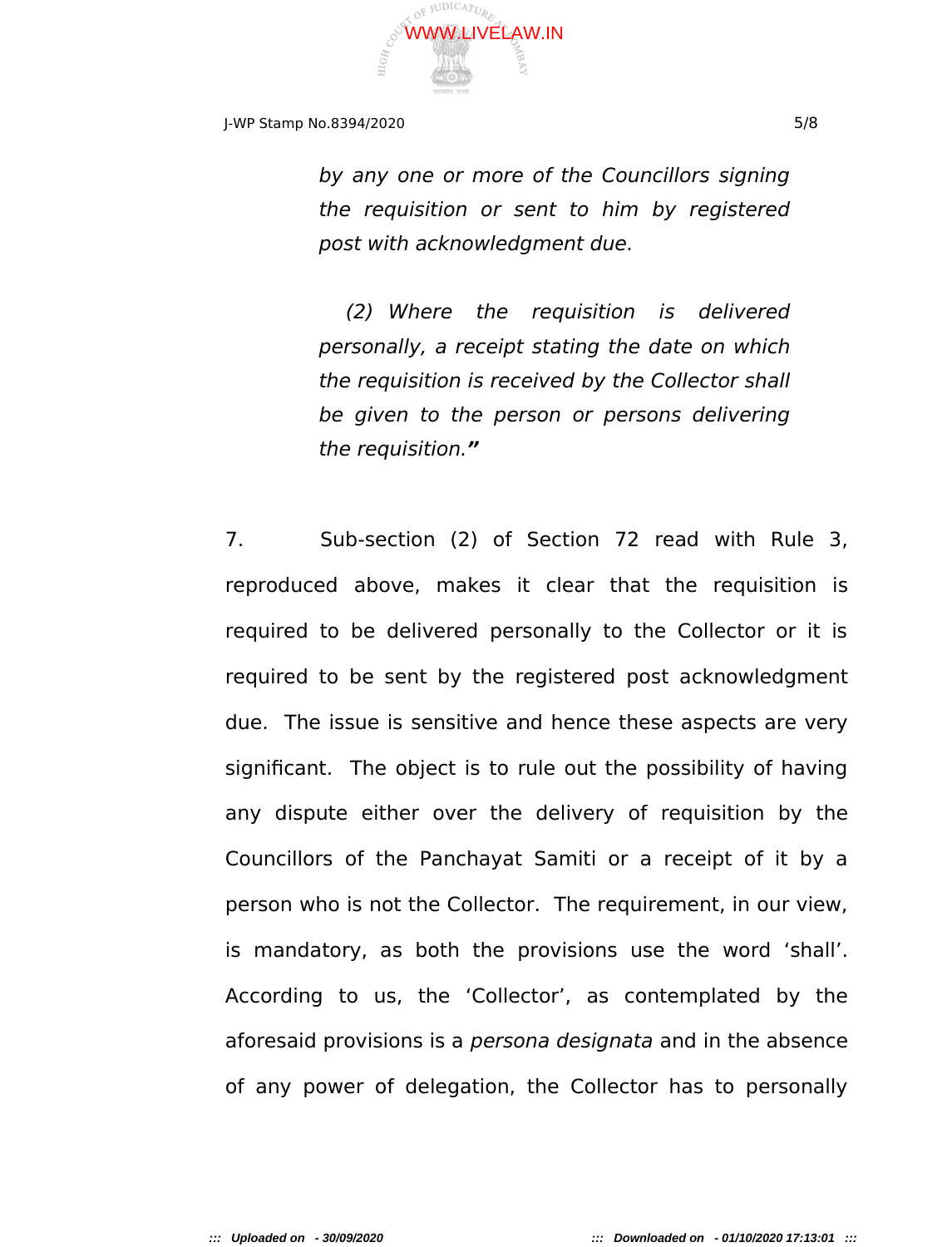

J-WP Stamp No.8394/2020 6/8

receive the requisition by hand delivery or through registered post acknowledgment due.

8. The stand of the respondent No.1-Collector, Chandrapur before us on the affidavit, contained in Para 3, is reproduced below :

> "It is submitted that the respondent No.3 to 8 had submitted a requisition for motion of no confidence against the petitioners in the office of the answering respondent. It is pertinent to mention here that, on 02.07.2020 the Collector, Chandrapur, was on visit to Brahmapuri for Covid-19 review meeting. Therefore, in the absence of the Collector, Chandrapur the Deputy Collector/Deputy District Election Officer, Chandrapur receive the requisition of motion of no confidence and endorsed "please put as per rules". The copy of requisition and the endorsement is annexed hereto and marked as **Annexure R-1**. The endorsement of receipt of the requisition for motion of no confidence was duly acknowledged and as per the rules contemplated under Sub-section (3) of Section 72 of the Maharashtra Zilla Parishad and Panchayat Samitis Act, 1971, the Collector, Chandrapur issued notice dated 03.07.2020 for conveying the special meeting for considering motion of no confidence against the petitioner. The copy of the notice dated 3.7.2020 is annexed and marked as **Annexure R-2**."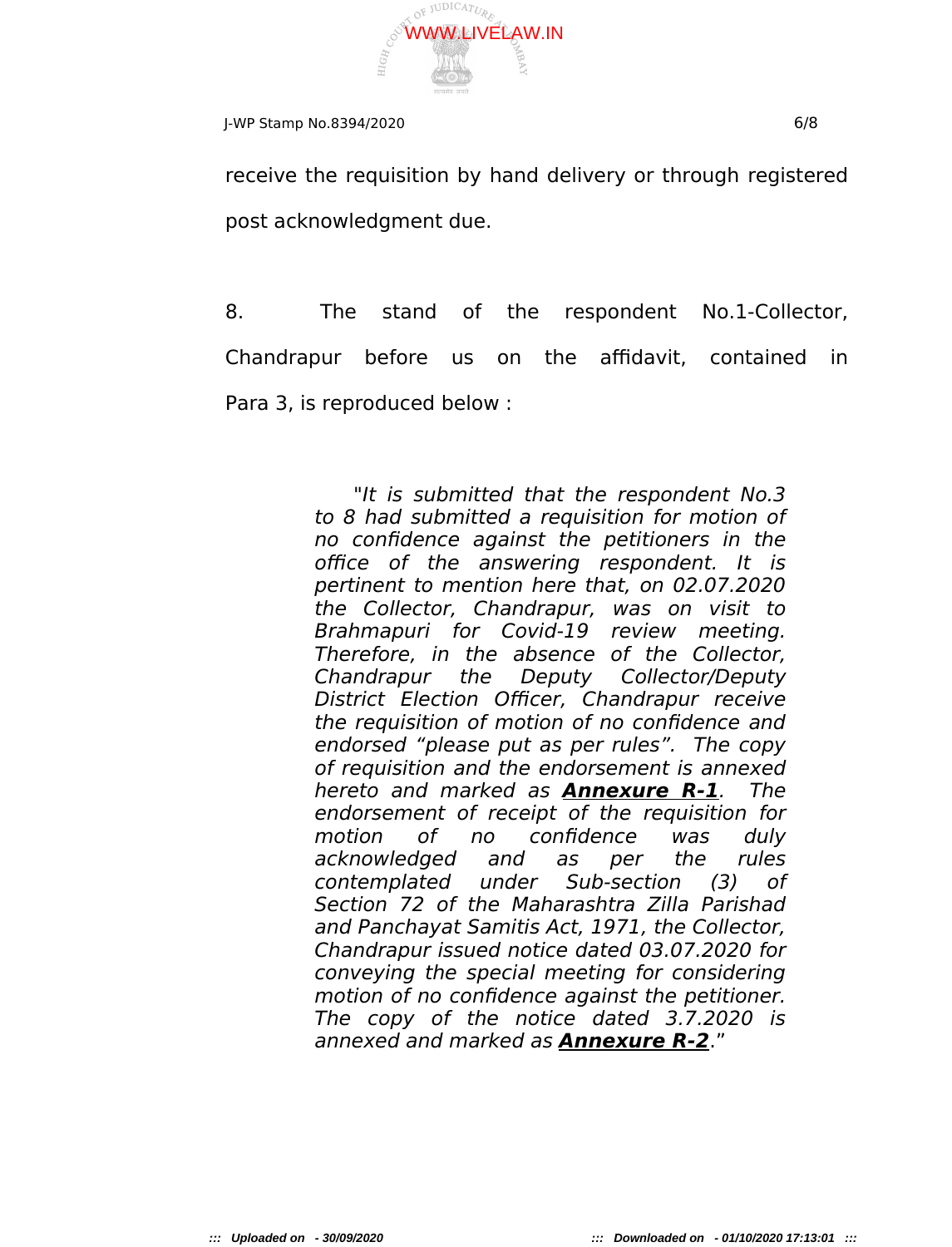

### J-WP Stamp No.8394/2020 7/8

9. It is an undisputed position that the motion of no-confidence was delivered to the Deputy Collector/Deputy District Election Officer, Chandrapur who has made an endorsement "please put as per rules", the requisition is not delivered to the Collector, it was also not sent by registered post acknowledgment due. The calling of the meeting to pass 'no-confidence' motion is, therefore, in total contravention of the aforesaid mandatory provisions. The same, therefore, cannot be sustained.

10. In the result, the writ petition is allowed and the following order is passed :

> (1) The motion of 'no-confidence' passed against the petitioners in special meeting of Panchayhat Samiti, Nabhid on 14-7-2020, is hereby quashed and set aside.

> (2) The petitioners are directed to be restored in the office.

11. Rule is made absolute in the aforesaid terms. There shall be no order as to costs.